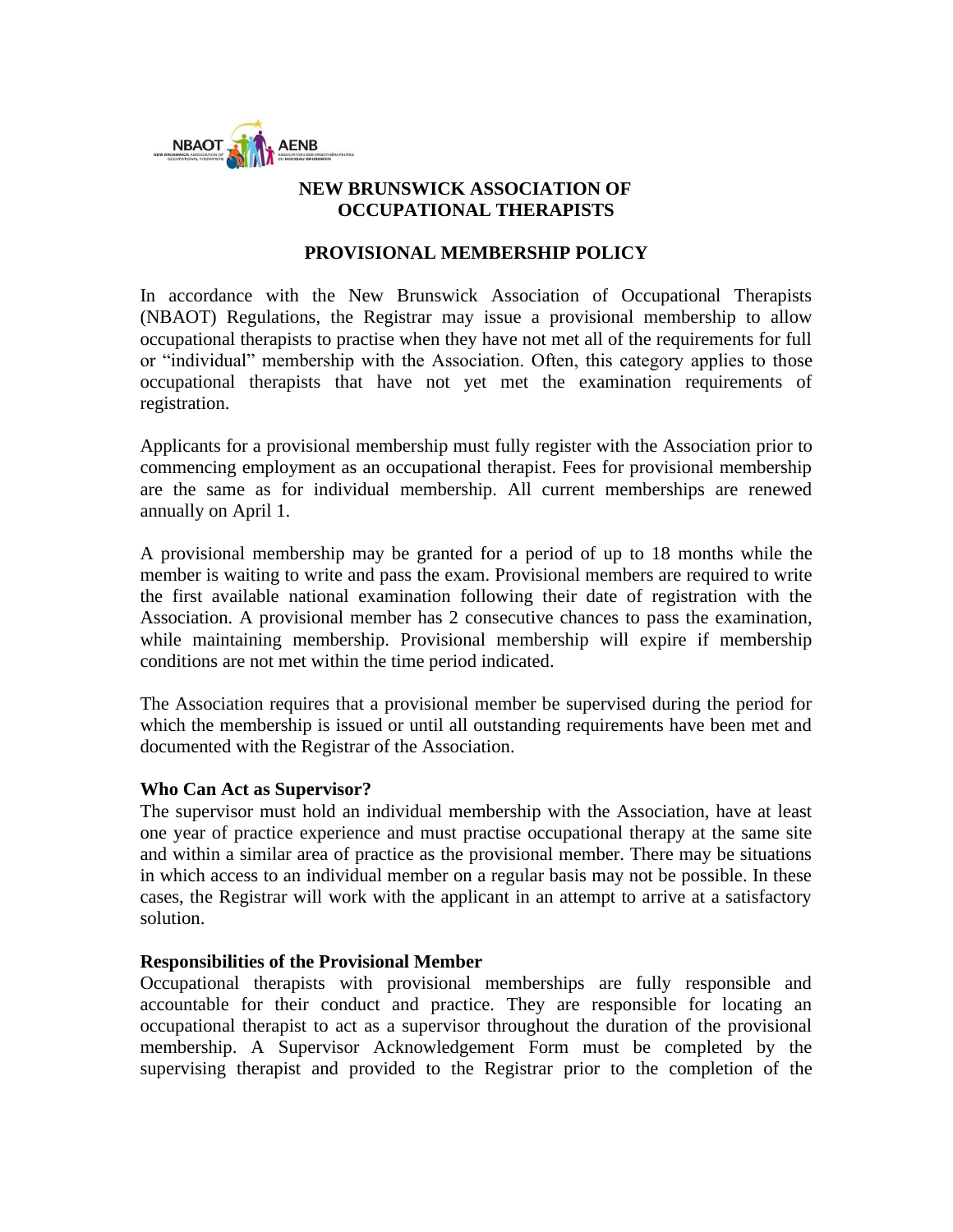registration process. The therapist is also responsible for ensuring that the employer is aware of the supervisory requirement of the therapist's registration.

Should any changes occur in the provisional member's practice, such as a change of employer or a change of supervisor, the member is required to notify the Registrar. A new Supervisor Acknowledgement Form must be completed when such a change occurs.

#### **Responsibilities of the Supervising Occupational Therapist**

A member of the Association who accepts the responsibility of acting as a supervisor must enter into a written agreement with the Association by completing the Supervisor Acknowledgement Form. The therapist will be expected to meet with the provisional member on a regular basis in order to provide support and direction as needed. Generally, the amount of supervision required will decrease with time as confidence is established.

Issues of concern related to the provisional member's performance should first be discussed with the member, then the employer. The Registrar should be contacted if competency problems directly relating to occupational therapy professional practice issues arise, that cannot be solved through additional supervision and mentoring.

The provisional member is accountable for his or her practice; the supervisor is only accountable for the development and management of the supervision process. The supervisor is not required to co-sign the provisional member's reports.

#### **Responsibilities of the Association**

The Registrar of the Association is responsible for reviewing the provisional member's application, for issuing a membership and for setting any conditions. The Registrar is also there to assist and provide information to applicants regarding the establishment of acceptable supervisory arrangements.

The Registrar is expected to monitor and track provisional members to ensure that the provisional membership is issued only for the permitted time period.

#### **Sample Supervision Plan**

- Employee and clinical orientation: review of job description, policies and procedures, location of equipment and records, introduction to support staff, etc.
- Meetings to discuss caseload, review problem areas and review client records
- Two or more opportunities for the supervisor to observe client interactions

**NOTE: The supervision of a provisional member is meant to provide a positive, proactive and supportive arrangement, to assist new members to integrate into their new role. Only extreme cases of difficulty with practice need be reported to the Registrar, as one would with any member, in order to protect the public.**